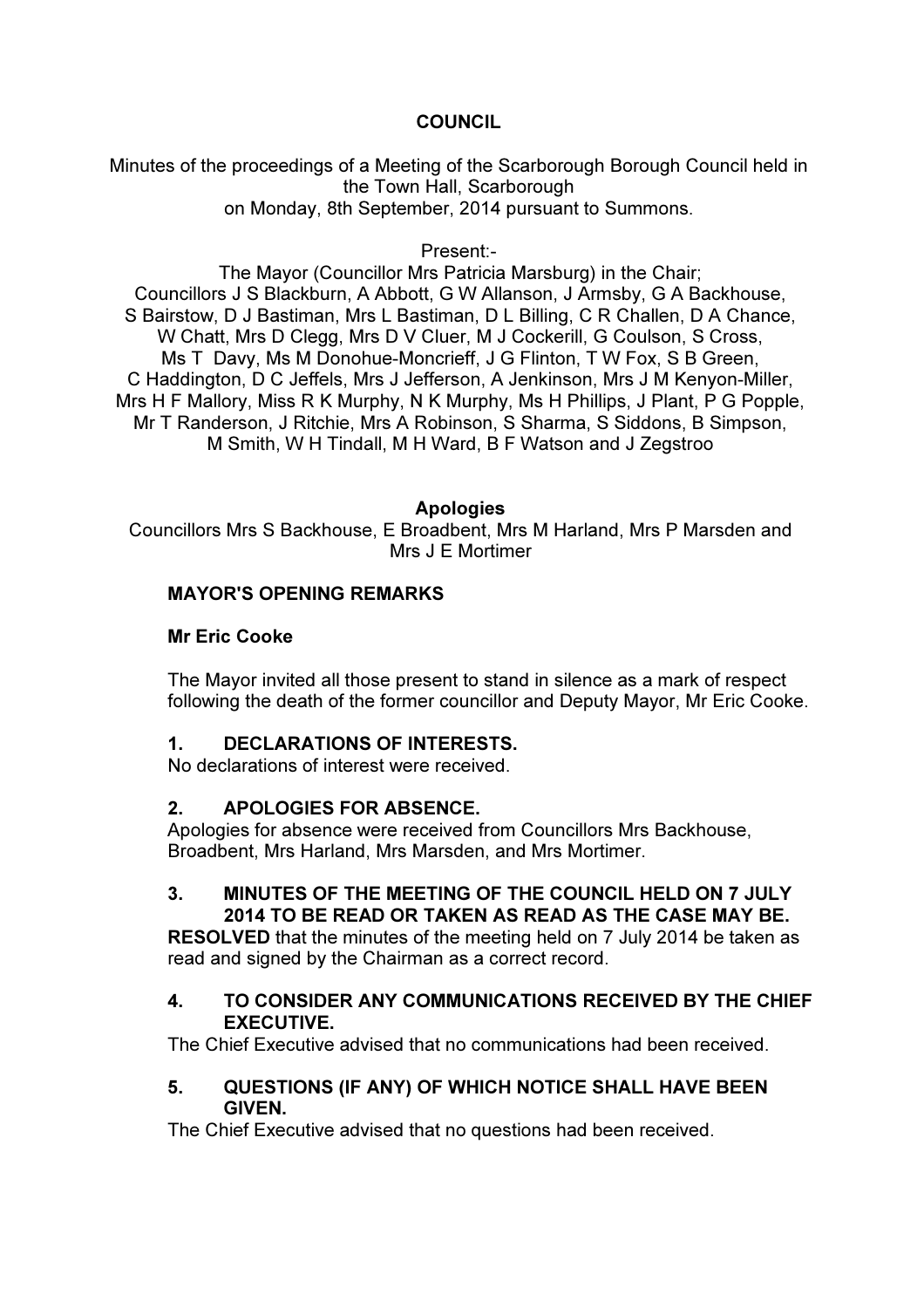#### 6. TO CONSIDER AND PASS RESOLUTIONS ON THE FOLLOWING 'A' ITEMS:-

# (i) Finance and Treasury Outturn Report 2013/14 (14/241)

The recommendations in the extract minutes from the Cabinet were proposed by Councillor Fox and duly seconded. Several Members then commented on the report and asked questions. Councillor Challen noted the Council's £20k contribution towards an A64 Feasibility Study, but the Local Enterprise Partnership's unsuccessful £50m bid to the Government which included improvements to the A64, and wondered when any physical improvements would actually be implemented. Councillor Sharma asked about the delivery of the North Bay Play Areas and Councillor Ward requested a breakdown of the £230k costs incurred by the Council in litigation in respect of alleged damage to properties in the vicinity of Whitby Harbour whilst undertaking emergency sheet piling replacement works in 2009. In response, Councillor Fox acknowledged the length of the time the A64 improvement works had been on the agenda, but because of the costs involved had not yet come to fruition. However, through the concerted efforts of the Local Enterprise Partnership and local councils, including support for the feasibility study, these improvements came closer to realization. In respect of the North Bay Play Areas, the Council continued to work with the developer to identify alternative opportunities to provide these facilities. With regard to the legal costs referred to above, Councillor Fox commented that this was a complex matter of which aspects were still private and confidential. He would ask the Director of Business Support to provide a written reply to Councillor Ward. Councillor Siddons put the following questions to which Councillors Mrs Kenyon-Miller and Councillor Cockerill replied:

(i) Given that one of the highlighted risks in the Finance and Treasury Outturn report is that the Council 'overcommits its revenue and capital resources' and, at the same time, has seen fit to run down investment balances, and capital receipts have fallen significantly short of expectation with the Council receiving only £569k of the target of £2.121m (26%), when can we look forward to an increased rate of return on investments above the 0.44% currently being received?

The simple answer is that investment returns will improve when the economic conditions are right for the Bank Rate to be increased. The issue is around the timing of that first rate increase, and not locking investments in too early.

In addition to this, the political and economic situation in the world is still fragile which continues to impact upon both Governments and individual banks credit ratings.

The face value of the council's investment return is 0.44%. Whilst this may appear low, it outperforms the appropriate benchmark, and only tells half of the story.

As those Members that attended training are aware the Treasury Management function is an important and integral part of the running of the Council. Not only does it safeguard Council investments, it enables borrowing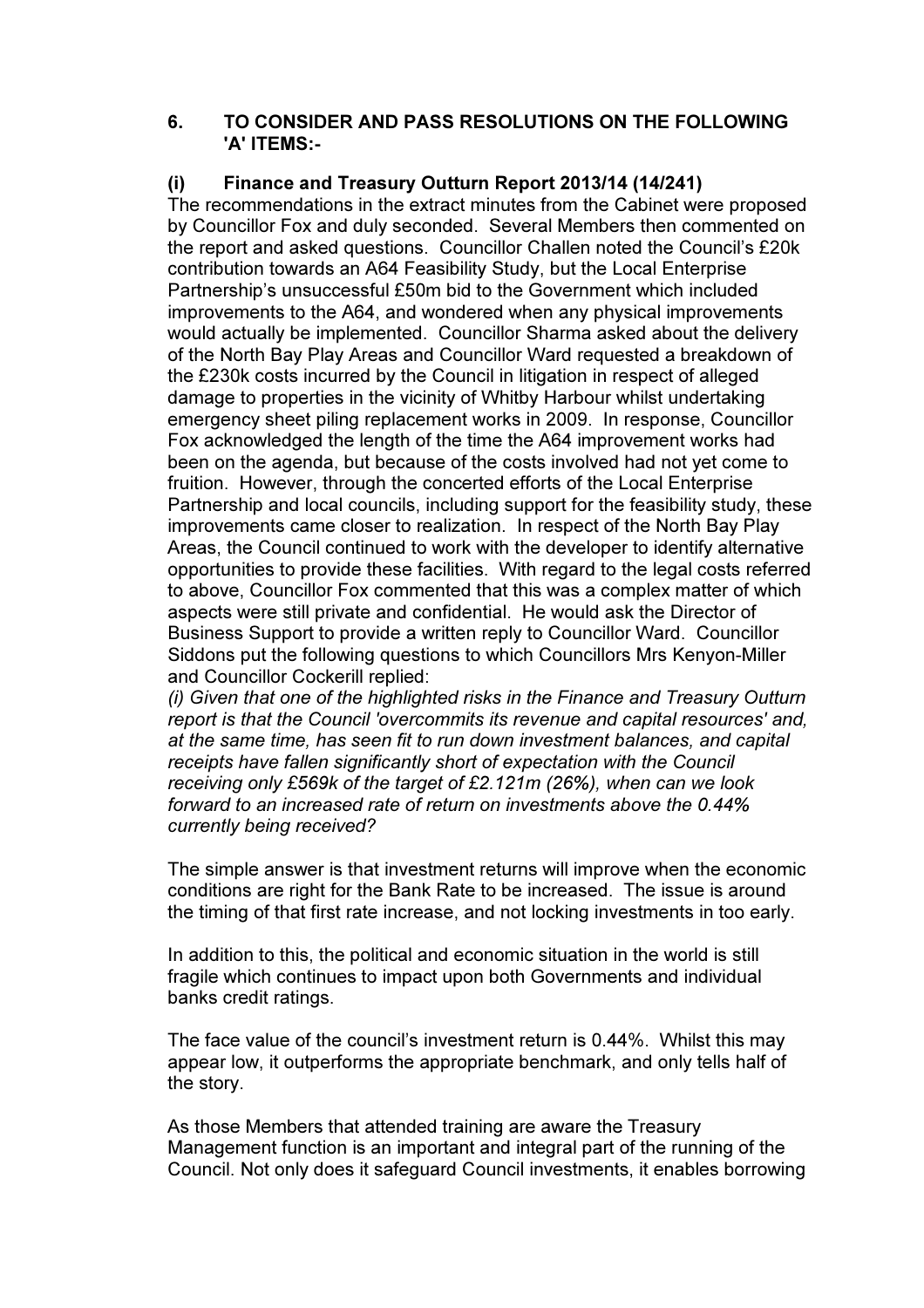to fund major projects, and provide day to day cash management to support service delivery.

Members have made it perfectly clear over the years that preservation of capital is more important than pure investment return. This Council does not wish to find itself in the same position as those that invested in Icelandic Banks.

Therefore the treasury strategy, which was approved by Members, was based on borrowing costs exceeding investment returns, thus internal borrowing (use of cash reserves) was applied to fund capital expenditure rather than take external borrowing. Officers have opted to run down investment balances rather than take out additional borrowing to save the council money. This has saved the Council approximately £350,000 per year.

This treasury management strategy has served this Council well in recent years and it is constantly reviewed by Officers and Members of the Audit Committee.

(ii) What safeguards will the administration put in place to ensure there is no repeat of the poor performance of the management of the Council's assets with regard to achieving capital receipts targets?

The report before Council today explains that the shortfall within the capital receipts was as a consequence of the situation with Stakesby Depot.

The Council has implemented an ambitious scheme where the Stakesby Depot and Holly Tree Court facilities, which were beyond their economic life, were closed with the Services transferring to a new modern facility in partnership with North Yorkshire County Council (NYCC).

The surplus Council assets were jointly marketed with the adjacent NYCC owned land, with a vision of delivering new affordable homes for Whitby. Although a preferred purchaser was selected, the sale did not complete due to the purchaser withdrawing from the transaction.

Officers subsequently re-marketed the site, again in partnership with NYCC, and a new purchaser has been selected and the due diligence aspects of the sale are progressing.

The withdrawal of the initial purchaser has resulted in the anticipated capital receipt not being realised during the 2013/2014 financial year. However, this situation is not due to the poor performance management of the Council's assets; it is purely due to the fact that the purchaser withdrew from the sales transaction.

Members of the Corporate Finance and Strategy Group, only last week, reviewed and discussed the property portfolio schemes currently on-going, and those for the future, which will help to achieve capital receipts as well as deliver the wider Council objectives.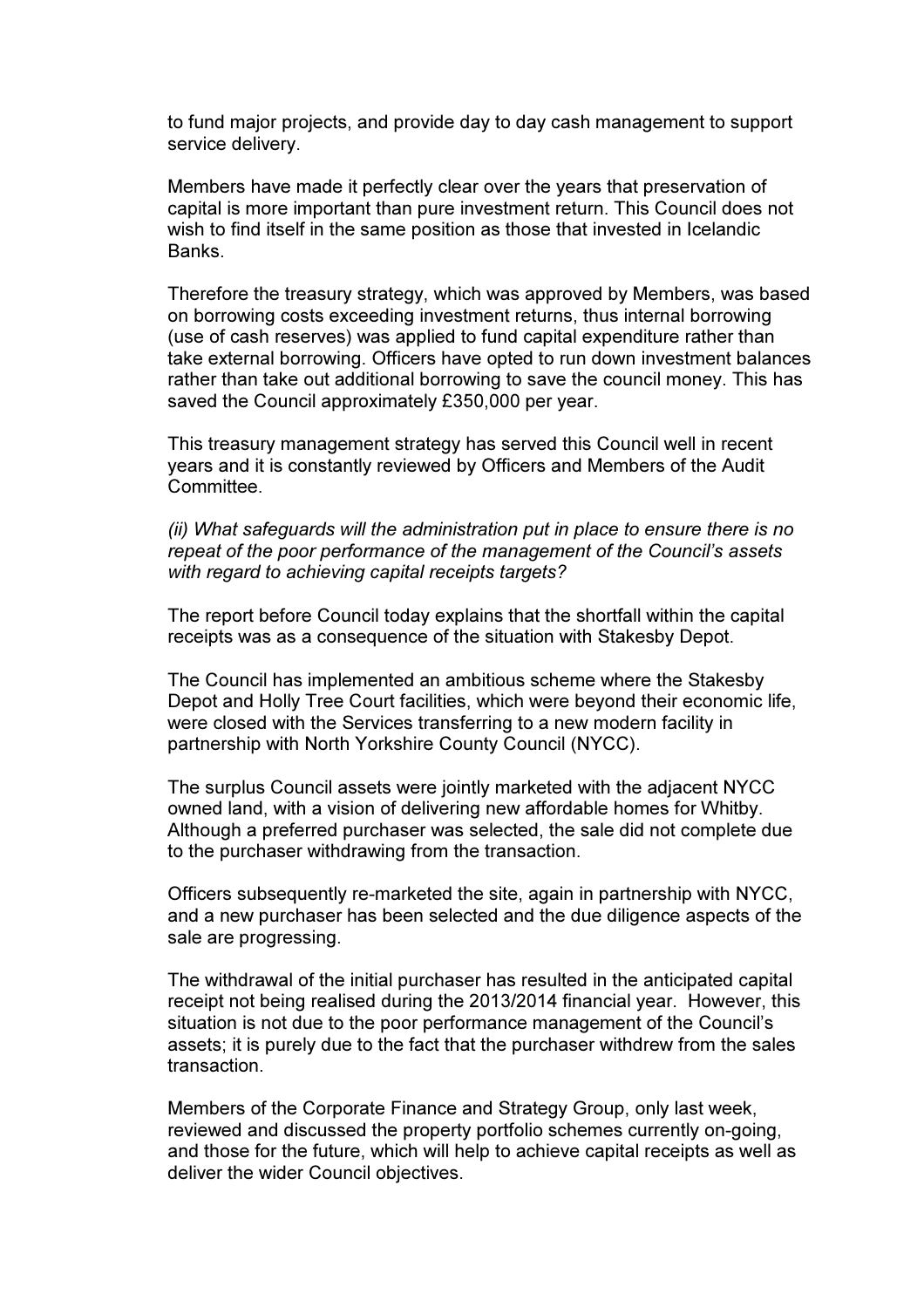RESOLVED that the Council approve:

(i) That the following essential costs be funded from the year end revenue underspend:

- £934k in respect of Scarborough Depot relocation costs
- £230k in respect of costs of legal proceedings

(ii) That funding of £185k be provided for the following priority bids:

- £105,000 for the Cinder Track; and
- £80,000 for Endeavour Wharf Pier repairs

£152k of the required funding will be made available from the residual year end revenue underspend and the remaining £33k will be funded from uncommitted earmarked reserves.

(iii) The revised Prudential Indicators for Capital Expenditure and the Capital Financing Requirement.

#### Reasons

(i) To utilise the year end surplus to ensure that priority projects are progressed whilst maintaining financial stability for the Authority. (ii) To comply with the CIPFA Code of Practice of Treasury Management in Local Authorities by informing Cabinet of the Council's treasury management activities before 30 September following the end of the financial year that the report relates.

(iii) To keep Members informed of Treasury Management activities and performance.

## (ii) Corporate Debt Recover Policy (14/242)

The recommendations in the extract minutes from the Cabinet were proposed by Councillor Fox and duly seconded.

RESOLVED that the Draft Corporate Debt Recovery Policy be approved and adopted.

## Reasons

To allow the Council to adopt a comprehensive Debt Management Policy covering all Council debts.

## 7. TO RECEIVE A STATEMENT BY THE LEADER AND DEAL WITH ANY QUESTIONS ARISING FROM THAT STATEMENT.

The Leader provided updates on the Leisure Village and the Sands Development. In respect of the Leisure Village, Councillor Fox commented that he understood people's frustration with the progress of this project which was of a very complex technical, legal and financial nature, but he wished to give reassurance that the Council remained fully committed to the project and had an internal team working hard to get through all the work that needed to be completed. Reports at this point had to be private and confidential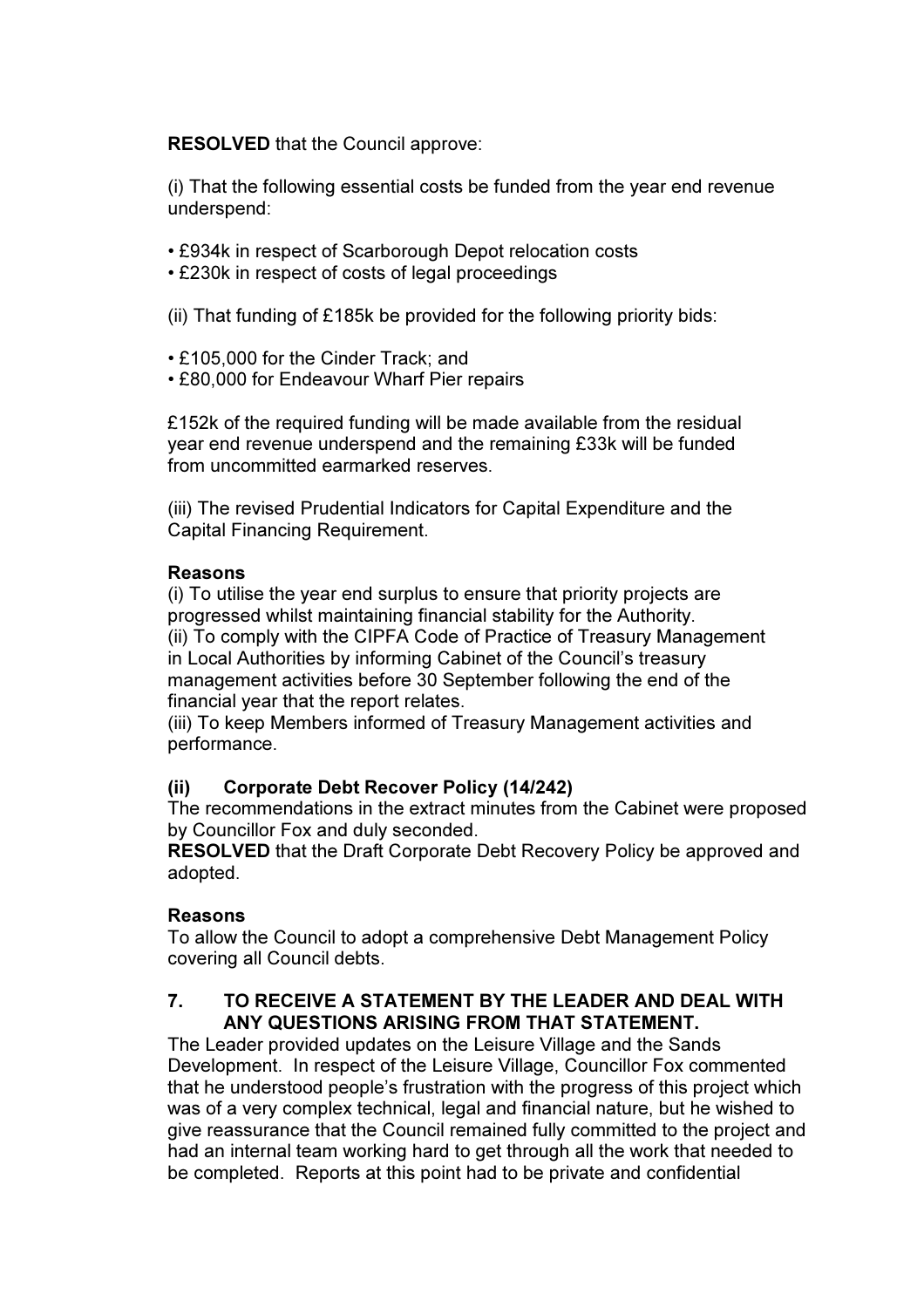because they are dealing with the land sales for the enabling sites – which would fund the Leisure Village – and this contractual work was commercially very sensitive. To give further reassurance Sport England and the Football Federation were still fully supportive of the project and working with the Council's internal team. This meant the £2.3million funding was still available to support the development subject to achieving the final checks and balances such as securing planning permission for all the sites. Prospective purchasers and Wrenbridge were currently taking pre-planning advice and the next stage would be to formally submit planning applications for all sites which would of course be subject to public consultation.

In respect of the Sands Development, the Council was now entering the final stages of negotiation before the commencement of the construction of the Water Park. An update on the outstanding issues were:

#### **Newts**

The Council had authorised all requisite approvals to allow Benchmark on site to commence the trapping of newts, which he understood was to commence that day.

## Construction Costs and Staged Payments

The Council had now received the cost profile and cash flow for the construction of the Water Park. These figures would be audited and scrutinised before seeking delegated approval from the Directors to commit Council funding to the project. The anticipated start date for construction wa November 2014.

## Premises Licence

Alpamare UK Ltd had submitted an application for a premises licence which would be heard by the Licensing Committee on 8 October 2014. The application was currently going through a period of consultation.

Members then asked questions. Following his motion approved by the Council at its meeting on 7 July and the Council response to the DfT consultation on the Transpennine Express and Northern Rail franchises, Councillor Challen urged more action by the local authority and its partners to safeguard the future of the Scarborough to York line. The Portfolio Holder for Strategic Planning and Regeneration, Councillor Bastiman replied that there was already support for the line from the Local Enterprise Partnership and local councils, and he had approached City of York Council and Ryedale District Council with a view to arranging a meeting to take the matter forward.

# 8. TO RECEIVE STATEMENTS FROM EACH OF THE CABINET MEMBERS AND DEAL WITH ANY QUESTIONS ARISING FROM THOSE STATEMENTS.

Councillor Bastiman presented his statement as Portfolio Holder for Strategic Planning and Regeneration. Members then asked questions about the renovation of Scarborough town centre precinct, the need to provide a zebra crossing at the junction of York Place and Westborough, the future of the Hull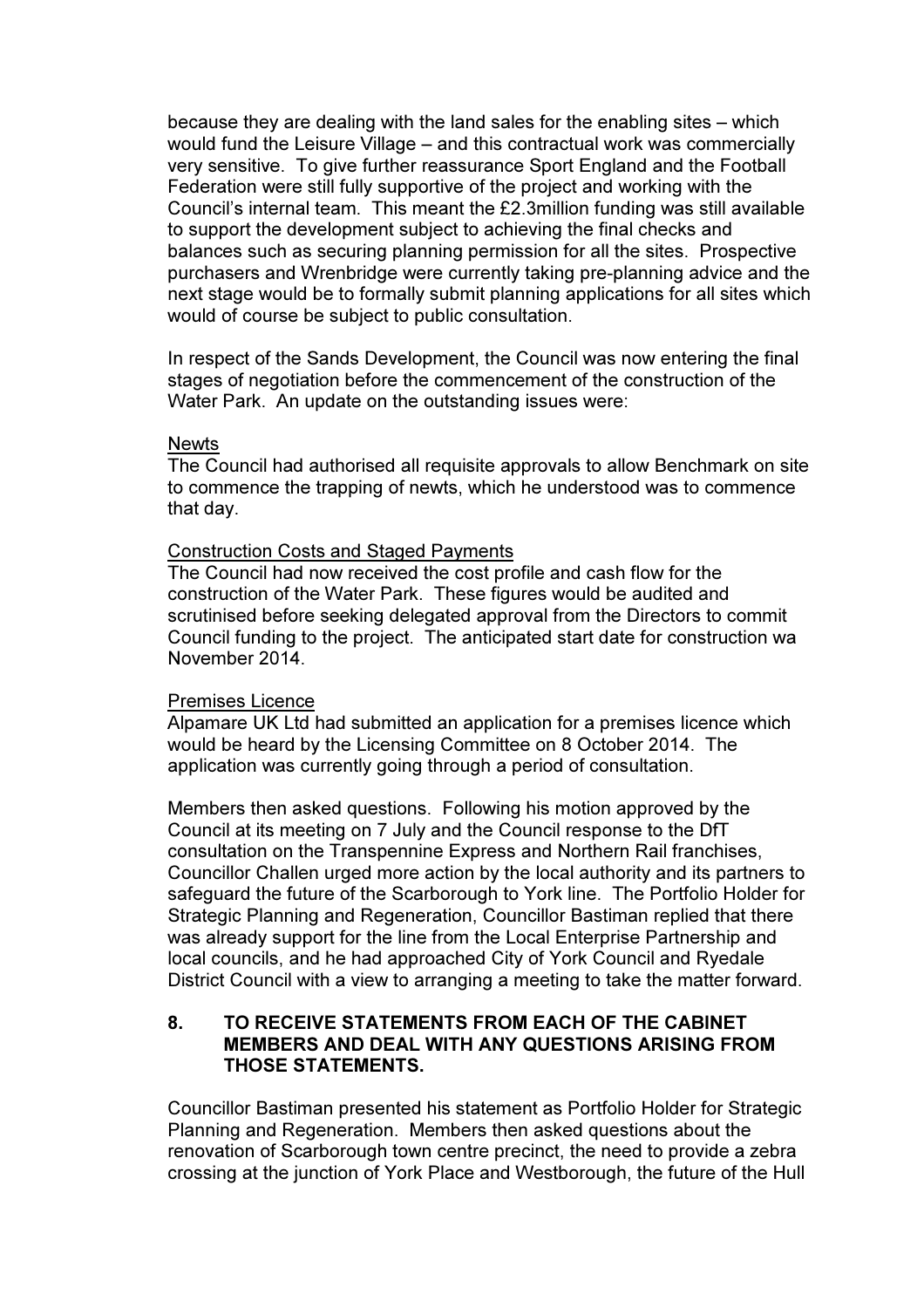University campus in Scarborough, and the Middle Deepdale Construction Industry Training Centre. In reply, Members were informed that works to resurface and renovate the precinct would commence in January for a four month period. Any disruption would be kept to a minimum. The Council continued to work closely with Hull University on the development of higher education in the town for which there were ambitious plans. Due to commercial sensitivity he could not expand further, but was expecting to have information to share with Members very soon. Safety improvements to York Place such as a new zebra crossing would form part of the wider public consultation undertaken by the County Council. Councillor Bastiman could not give a firm figure to the number of jobs which would be created by the new Construction Industry Training Centre in Eastfield – this would be determined by employers and take up of the new facility.

Councillor Chance presented his statement as Portfolio Holder for Tourism and Culture and commended the contribution of Council staff to making the recent Barrowcliff School First World War commemoration event such a success. This praise was echoed by Councillor Chatt. Members then asked questions about the refurbishment of the waterfall in Peasholm Park, the performance of the Open Air Theatre and Seafest, and the marketing of the Borough in China. Councillor Chance responded that he would provide a full report on the Open Air Theatre to the Cabinet later in the year, but he could confirm that this summer there had been more concerts than ever before, the highest attendances, and a reduction in the Council's financial support. He was more confident now that as the Council's in house expertise continued to develop, the venue was on track to break even in 2016. As previously indicated to the Cabinet, a report evaluating Seafest would be presented to the Health and Wellbeing Scrutiny Committee in the coming months. As outlined in his open email to Councillors Norman Murphy and Popple, the waterfall in Peasholm Park had been renovated due to a significant void within the structure. The newly applied concrete may currently seem out of keeping in a parkland setting, but would quickly weather and mellow by the promotion of early lichen and moss growth. A specialist contractor would be visiting the site the following day to examine the pump at the bottom of the waterfall which unfortunately had ceased operating. The failure of the pump was unrelated to the concrete contractors who had carried out the works to the specification given. The promotion of the Borough to the overseas market, including China, had been undertaken by Welcome to Yorkshire.

Councillor Chatt presented his statement as Portfolio Holder for Public Health and Housing, adding that in response to recent concerns voiced by councillors and the public, the Director of Service Delivery had commissioned a survey of local gull populations by an ornithologist and would be bringing a report to the Environment and Economy Scrutiny Committee proposing a review of this issue. Members then commented on the different nuisance issues caused by gulls. In respect of LED upgrades to lighting, Councillor Chatt encouraged members to contact the Energy Manager, Jeremy Carter if they had any further locations to suggest.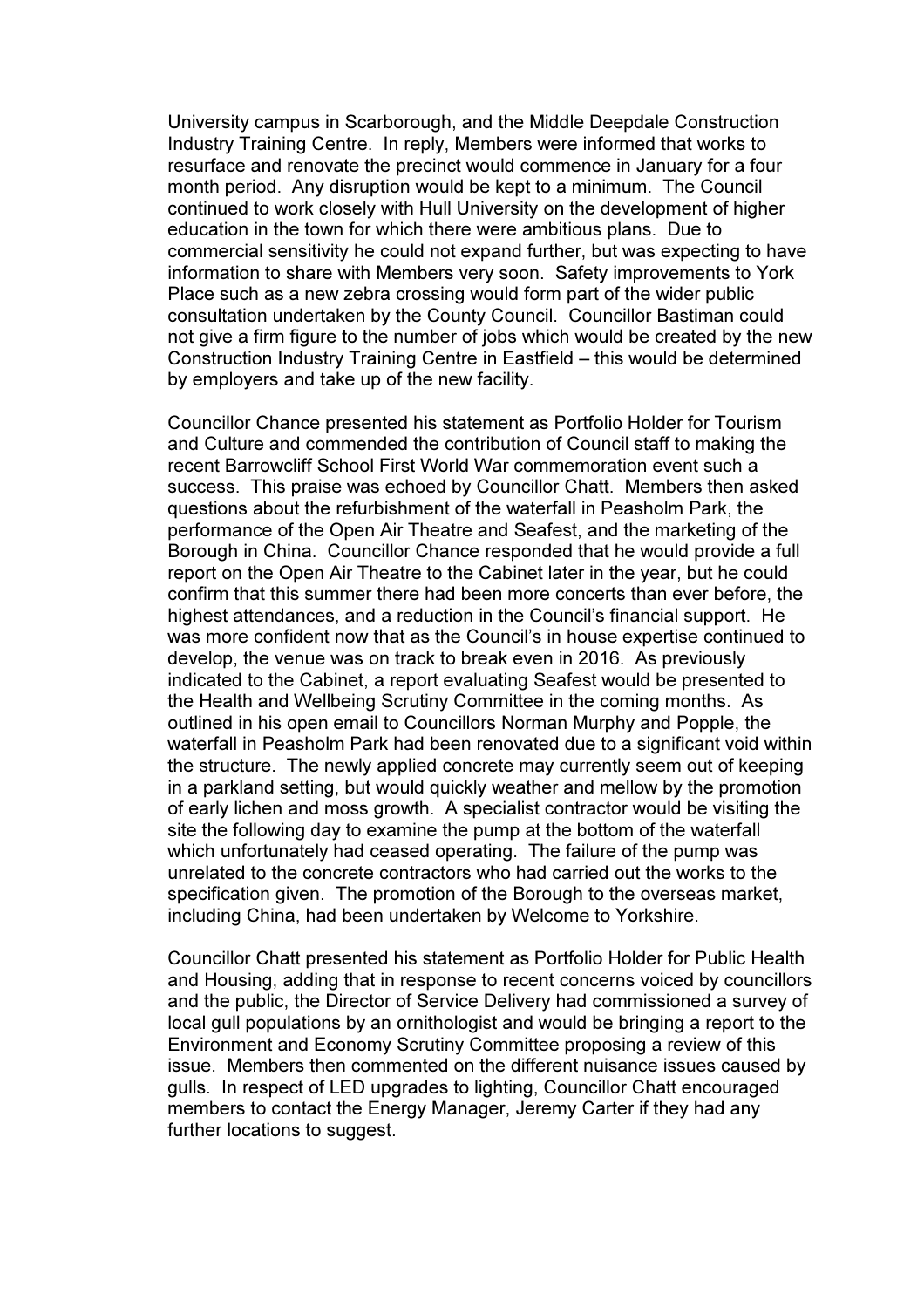Councillor Cockerill presented his statement as Portfolio Holder for Harbours, Assets, Coast and Flood Protection. He confirmed that a public consultation event on proposed new business activity on Endeavour Wharf had been arranged next month at Sneaton Castle Centre, Whitby. Members then asked questions about lobbying the Government to address the significant shortfall in public funding for the Whitby Harbour Coast Protection Scheme; legal proceedings in respect of works at Aefleda Terrace; attracting local businesses to bid for Council construction projects; and an update on the development of the new Town Hall. In reply, Members were advised that the local MP was involved in lobbying the Government in respect of the Whitby Harbour Coast Protection Scheme, and was brokering a meeting with the Secretary of State for Environment, Food and Rural Affairs. Councillor Cockerill was not in a position to give any assurances about the outcome of legal proceedings in respect of works at Aefleda Terrace, nor about whether the Council would incur any costs. Yes, he would bring an update on the Town Hall redevelopment to the Council. Contractors for the Whitby Fish Quay and other Council projects were taken from a local framework agreement, and local businesses with sufficient capacity were encouraged to join the framework. Councillor Chatt had given prior notification of a request to Councillor Cockerill to provide updates on (i) the Scarborough Spa Project Appraisal Report and (ii) the Risk Management Plan. Councillor Cockerill replied thus: (i) the revised PAR to provide a phased solution for the works required to the Spa area had been received in draft from the consultants. Officers had reviewed the report and costs and had issued a number of queries to the contractor for which a response was awaited. These queries were to ensure that the costs presented were at the same level that the contractor would expect to enter into a contract with the Council. Officers were also meeting with officers from the County Council to discuss their financial contribution to the project as a beneficiary of the works. He hoped to be able to bring a report to the next Cabinet for approval together with an update on funding discussions. (ii) the draft Risk Management Plan was currently being reviewed by officers. As part of this review consultation was taking place with other agencies including the Environment Agency.

Councillor Ms Donohue-Moncrieff presented her statement as Portfolio Holder for Democracy, Neighbourhoods, Stronger and Safer Communities, and answered Members' questions. In respect of the introduction of Individual Electoral Registration, the Portfolio Holder was aware of the glitches in the Government's IT software which had led to some residents receiving multiple copies of the same form. She understood this was being addressed and would keep Members informed of progress. In respect of the question of what constituted councillor attendance at a meeting – for the duration?, or if partial, for how long?- Councillor Ms Donohue-Moncrieff undertook to take advice and report back.

Councillor Mrs Kenyon-Miller presented her statement as Portfolio Holder for Finance, Procurement and Legal. There were no Members' questions.

In the absence of the Portfolio Holder for Human Resources, Performance, Transport and ICT, the Leader, Councillor Fox introduced Councillor Mrs